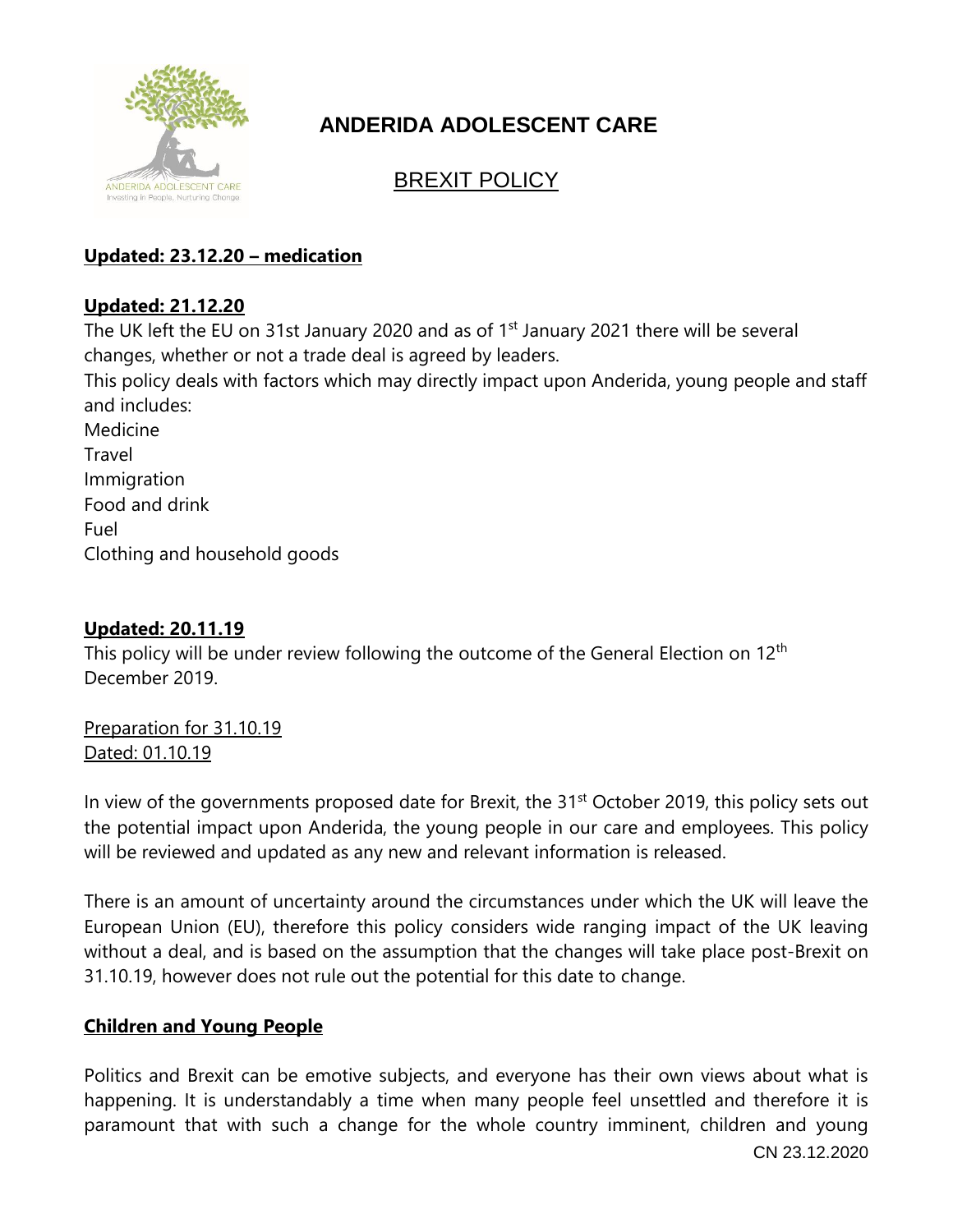people are supported to understand the things that may affect them. Discussions with young people can be a perfect time to explore the matter together, sorting facts from fake-news and alleviating any anxiety that they may be feeling about Brexit.

In relation to the following points and how the impact of Brexit/no-deal Brexit may be felt in the homes and across the organisation, it is important that young people are informed and reassured to understand why these changes are happening and what we can all do to help.

#### **Responsibilities and immediate actions:**

#### • **Registered Managers:**

In preparation for Brexit, Registered Managers need to have reviewed in full each young person's care plan to identify any potential risks or disruptions in the continuity of care for young people, reporting all concerns and outcomes to the Registered Individual.

RM's should ensure that the points within this policy are communicated with their core teams and addressed without delay.

#### • **Responsible Individual:**

- 1. The RI should be aware of relevant guidance from any relevant agencies nationally and locally, to ensure productive measures are being taken regarding matters that may affect young people.
- 2. The RI should be aware of any communications from the Sussex Resilience Forum, which is made up of the multi-agency category 1 responders, including the Police and NHS. There is some useful information on the following website which details arrangements and advice in the event that the UK leaves the EU without a deal and in the event of emergency situations which may occur as a result. Category 1, category 2 and voluntary responders are also listed. Website: [https://www.sussex.police.uk/police-forces/sussex-police/areas/au/about](https://www.sussex.police.uk/police-forces/sussex-police/areas/au/about-us/preparing-for-an-emergency---sussex-resilience-forum/)[us/preparing-for-an-emergency---sussex-resilience-forum/](https://www.sussex.police.uk/police-forces/sussex-police/areas/au/about-us/preparing-for-an-emergency---sussex-resilience-forum/) Email: [SussexResilienceForum@sussex.pnn.police.uk](mailto:SussexResilienceForum@sussex.pnn.police.uk)
- 3. The RI has made contact with the East Sussex emergency planning officer at [emergency.planning@eastsussex.gov.uk](mailto:emergency.planning@eastsussex.gov.uk) and advised that updates will be made when required.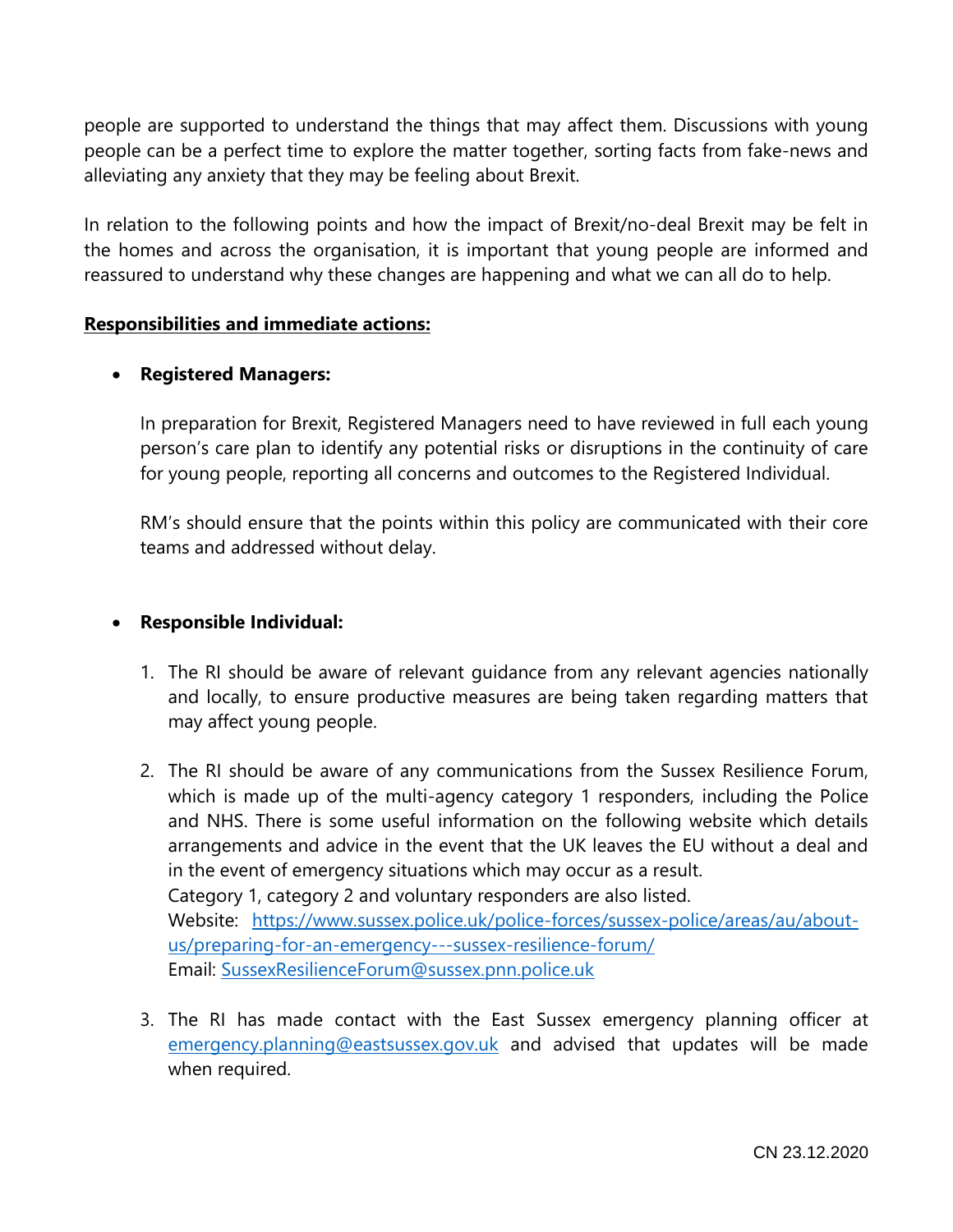#### **Potential impacts:**

#### • **Timely supply of medication:**

- Guidance from the Department of Health and Social Care (DHSC) is that it is not necessary for local providers, whether in hospitals or primary care, to stockpile medicines or for clinicians to write longer prescriptions for patients. Unnecessary stockpiling puts more pressure on the supply chain and can risk additional pressure on the availability of medicines in other parts of the country. Patients should continue to order their prescriptions as normal.
- The Government is making sure that medicines, medical devices and clinical trials licensed or tested in the EU can continue to be imported and used in the UK by amending regulations.
- Regularly, the NHS experiences temporary shortages of medicines and a number of measures are in place to manage shortages and minimise the risks to patients.

#### **Actions:**

- o Ensure that young people are up to date with current prescription medication reviews and that any repeat prescriptions due are made in a timely manner, and before any existing course ends.
- o If a young person does run out of their prescribed medication, and there is none available at the regular pharmacy, Mentors should prioritise making every effort to locate available medication from an alternative pharmacy within a reasonable distance.
- o Mentors should also support young people to discuss with their GP or psychiatrist, the option of being prescribed an alternative available medication in the interim.
- o Should there be signs of a young person's health deteriorating then medical advice should be sought immediately by dialling NHS 111 and in an emergency, mentors should dial 999.

#### • **Impact of fuel shortages:**

Britain's final exit from the EU is likely to impact upon fuel prices and fuel shortages. There is predicted to be a significant period of fluctuation in fuel supplies and prices following Brexit, whilst new trade deals are established and agreed.

This is likely to have further impact upon supplies of goods such as food (see below).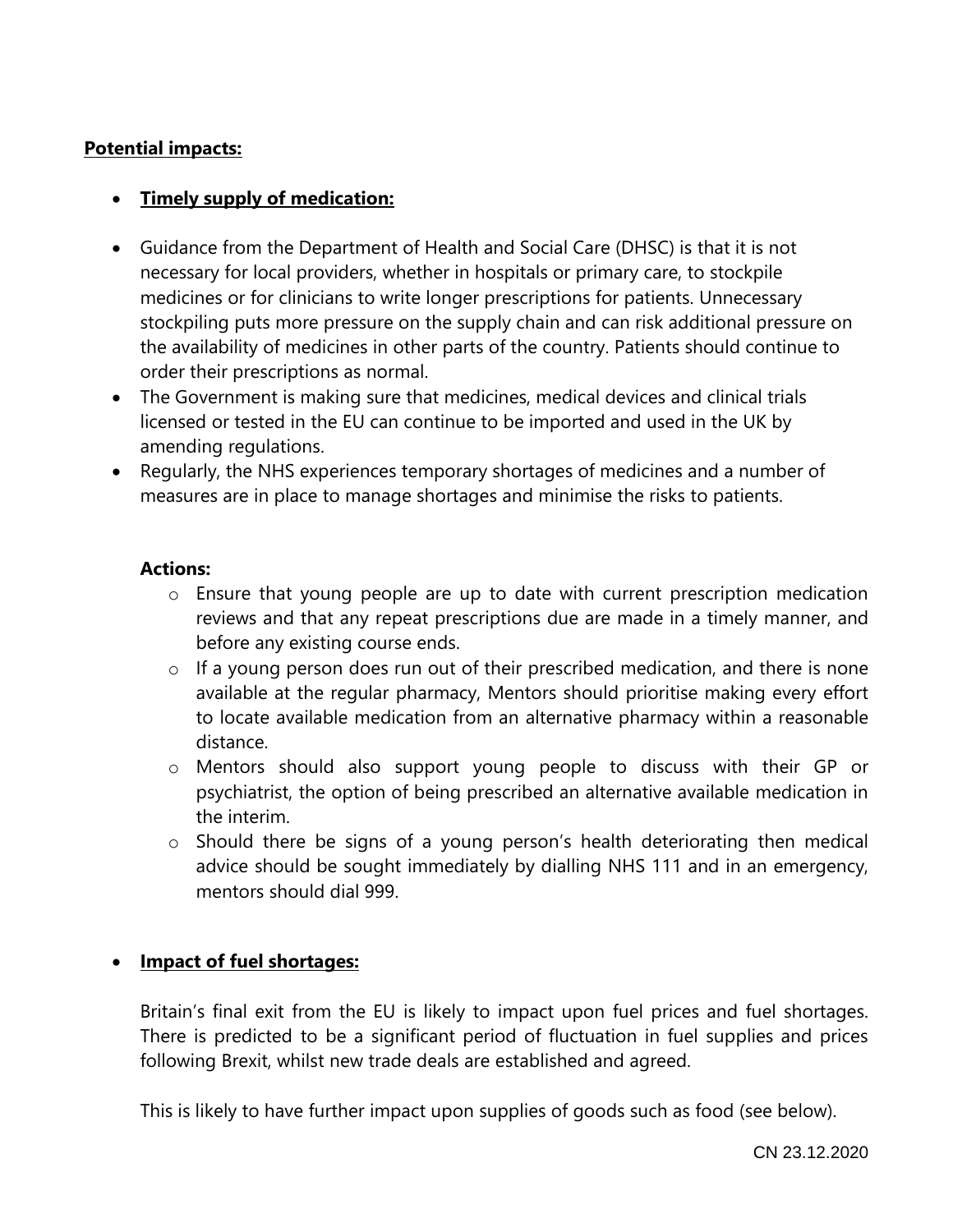#### **Actions:**

- o Mentors should plan ahead for any journeys they need to make, making only those that are absolutely necessary in the event that a fuel shortage is confirmed.
- o Mentors and young people should make use of alternative methods of transport, including walking and public transport, where possible.
- o Mentors should be prepared in advance of needing to travel, ensuring breakdown cover is up to date and when needing to travel long distances, that there are adequate supplies available in case of an emergency such as water, snacks, fully charged mobile phone, blankets etc.
- o Employees are encouraged to car-share and use public transport to get to work in the event that they are affected by fuel shortages.
- o Employees must take responsibility for checking public transport timetables and planning their own journeys to work.
- o Should employees foresee any difficulties in making journeys, then they should communicate with their manager/supervisor as soon as possible.

#### • **Impact of food shortages:**

The Food Storage and Distribution Federation report that 28% of the food eaten in the UK is imported from the EU. With this in mind, and in addition to issues with importing and border control, there is likely to be some impact on the availability of foods that are produced outside the UK. The extent of this is not yet known.

In addition to food shortages as a result of post Brexit, food shortages may occur due to consumer behaviour. There are varying news reports and articles which are not necessarily reliable sources, and which discuss stockpiling, panic buying and food shortages.

There are also changes to food labelling, with food being labelled as EU, Non-EU and GB products.

#### **Actions:**

- o When shopping for the homes, Mentors should avoid overbuying fresh produce as this will not store.
- o If homes find they do have surplus fresh food, then Mentors should make every effort to ensure that this is not wasted. Making meals that can be frozen in portions is an effective way of reducing waste.
- o Mentors should, where possible, shop locally and look for the country of origin on fresh produce, purchasing UK products where possible.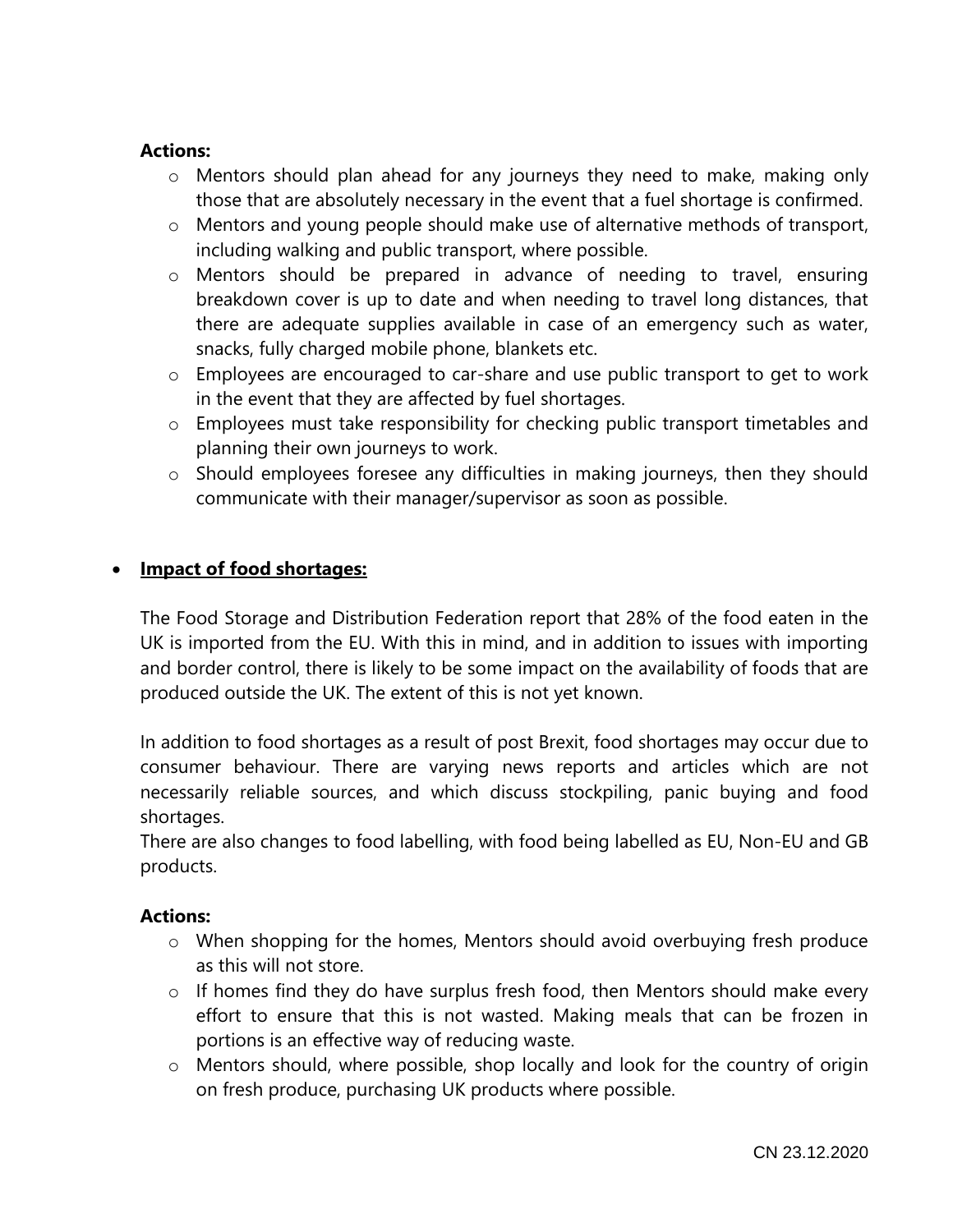- o If certain foods are in short supply, then Mentors should look for alternatives, ensuring that balanced meals are always available.
- o Young people should be supported and encouraged to be creative and use what is available to make healthy meals.

#### • **Financial impact on the organisation:**

In the event that there is a no-deal Brexit there is likely to be increased costs involved in making purchases for items from or produced in EU countries using a debit or credit card. Tax involved is likely to be higher on these items also. Items which may need to be transported through the EU may also be impacted.

There may be increased costs to local authorities and cuts to certain children and young people's services, which the organisation may feel the impact of in order to ensure quality of care for the young people.

Potential increases in daily running costs, including food, certain products, fuel and utility bills may occur.

#### **Actions:**

- o Make use of price comparison websites to ascertain best prices
- $\circ$  Seek alternative, UK produced items where possible and cost effective
- o Continue to look into cost effective options for Solar Energy
- o Expenditure for each home to be carefully reviewed by the managers and teams to be made aware of the need to budget carefully.
- o Directors to monitor and review income and expenditure before and after Brexit

#### • **Impact on existing workforce for EU nationals:**

Any employees who are EU/EEA or Swiss nationals, will need to ensure that they apply to the EU Settlement Scheme, in order to continue living and working in the UK.

Applications must be made before 30<sup>th</sup> June 2021.

#### **Actions:**

o All employees to be informed about the EU Settlement Scheme and supported as needed with their application.

#### • **Impact on future recruitment:**